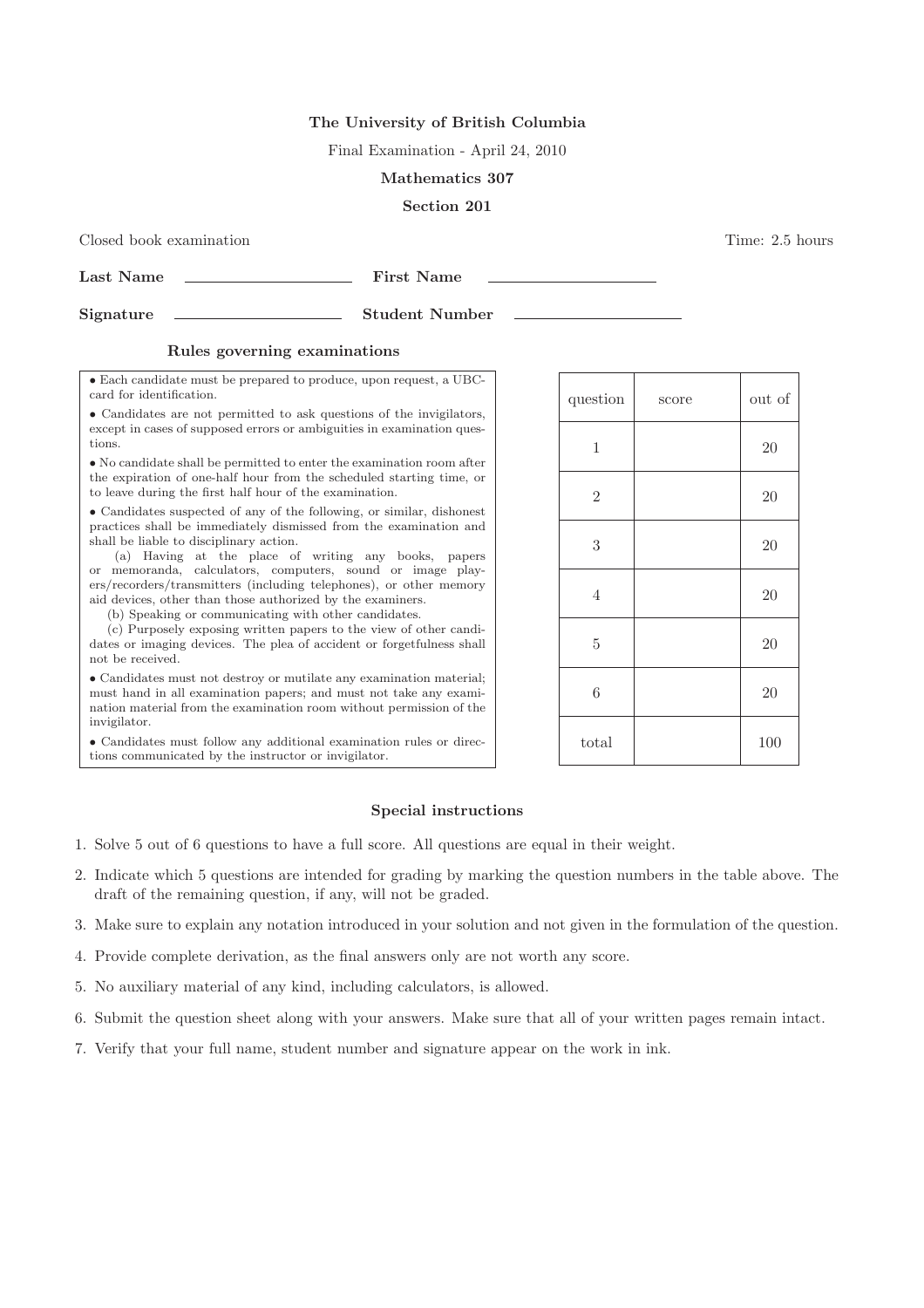- 1. Below are 6 statements. Mark each one as true or false and give a general explanation ( $3\frac{1}{3}$  points per part). If you decide that a statement is false, you can give a contradicting example instead. Bear in mind that to mark a statement true all of its parts must be true.
	- (a) It is given that a real matrix A is a root of the equation  $A^n A = 0$  with  $n > 1$  an integer. Then it is possible to conclude the following. The size of A is  $n \times n$  because by the Cayley - Hamilton theorem A satisfies  $p(A) = 0$ , with  $p(\lambda)$  being the characteristic polynomial of A. Since it is given that A is a root of an *n*-th degree polynomial, its characteristic polynomial must be of degree *n* and thus *A* is  $n \times n$ .
	- (b) For any two distinct vectors  $r_1, r_2 \in \mathbb{R}^4$  there exists a subspace  $V \subset \mathbb{R}^4$  such that  $V \perp \text{span}\{r_1, r_2\}$ . In addition there exists a set of vectors  $W \subset \mathbb{R}^4$ , such that each vector  $w \in W$  satisfies  $w \notin V$  and  $\langle w, r_i \rangle = 0$ ,  $i = \{1, 2\}$ . Then the set W is

$$
W=\mathbb{R}^4\backslash\left\{V\cup\text{span}\{r_1,r_2\}\right\}
$$

and its dimension is

$$
\dim W = 1 \quad \text{or} \quad \dim W = 2
$$

- (c) If the equation  $Ax = 0$  with  $A \in \mathbb{R}^{m \times n}$  has a non-trivial solution, then dim Im  $A^T \leq n 1$ .
- (d) The characteristic polynomial of a matrix A is given by  $p(\lambda) = \lambda^2 \lambda$ . Then using the Cayley Hamilton theorem it is possible to compute  $A^{-1} = I$ .
- (e) A projection on a subspace spanned by the columns of a real matrix A is given by  $P = A(A^T A)^{-1} A^T$ . Then if A is an orthogonal matrix,  $P = AA^T$ .
- (f)  $P_{n\times n}$  is a projection matrix with  $n \geq 2$ . Then regardless of n it is always possible to construct a quadratic polynomial such that  $P$  is its root.

2. A real matrix  $A_{5\times 5}$  is brought into its Jordan canonical form

$$
B = \begin{pmatrix} 1 & 1 & 0 & 0 & 0 \\ 0 & 1 & 0 & 0 & 0 \\ 0 & 0 & 0 & 0 & 0 \\ 0 & 0 & 0 & -1 & 0 \\ 0 & 0 & 0 & 0 & -1 \end{pmatrix}
$$

by a matrix  $S_{5\times 5}$ , i.e.  $A = SBS^{-1}$ . Answer the questions below, substantiate all your statements ( $3\frac{1}{3}$  points per part ).

- (a) What are the eigenvalues of A? Include algebraic multiplicities.
- (b) What is the rank of  $A I$  ( I being the  $5 \times 5$  identity matrix )?
- (c) What is the dimension of the kernel of  $A + I$  ( I being the  $5 \times 5$  identity matrix )?
- (d) What is the determinant of the product matrix  $CA$  if  $C \in \mathbb{C}^{5 \times 5}$  is a Hermitian matrix with full geometric multiplicity?
- (e) What is the condition of A?
- (f) How should the matrix  $S$  be computed? Write an equation for each column, state whether a unique solution is expected and explain.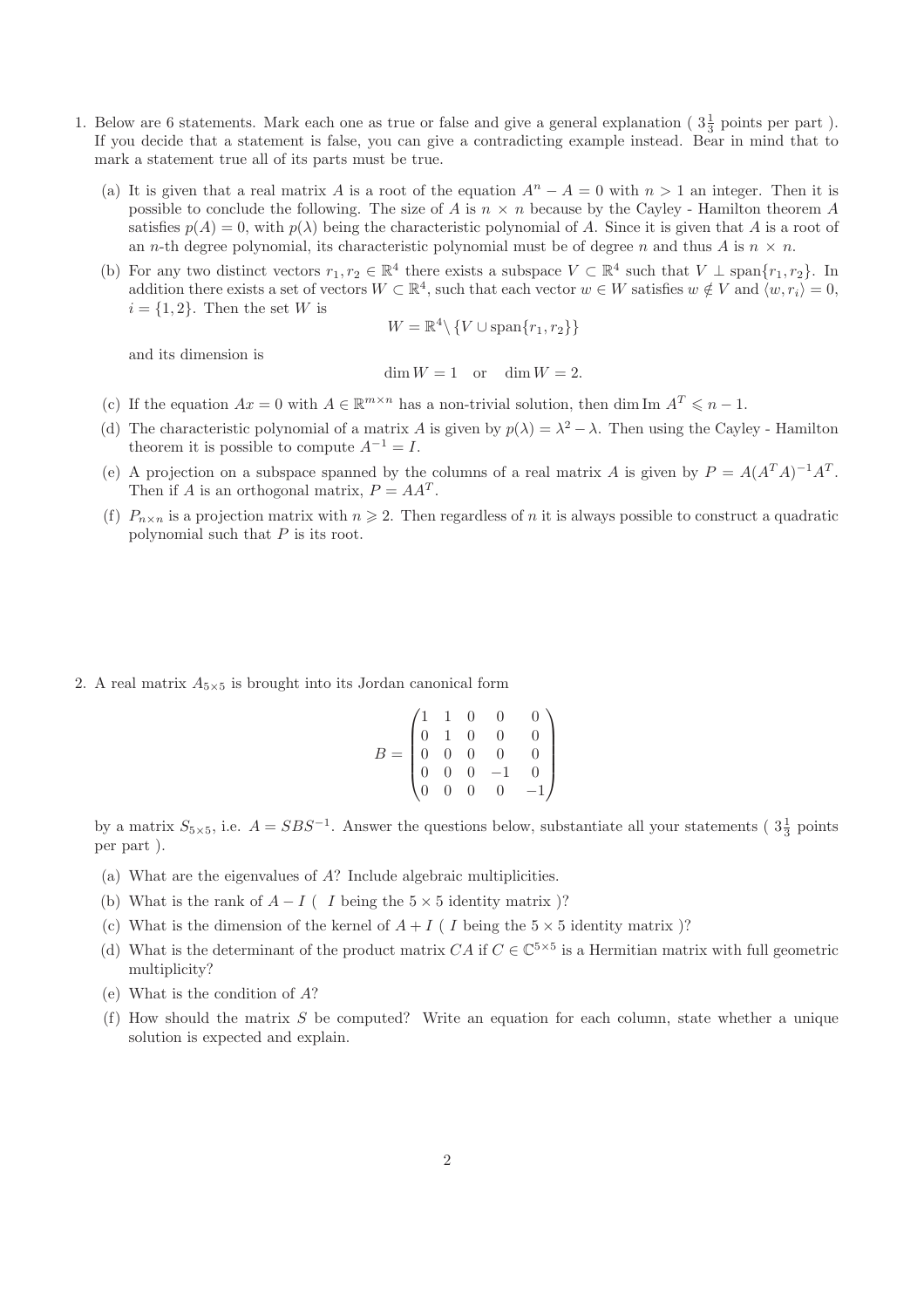- 3. It is requested to construct an approximating series for the function below. The goal is to sum the series on a computer and thus it is required to
	- $\bullet$  have the highest achievable precision at all possible points x
	- involve computations with real numbers only.

$$
f(x) = \begin{cases} 1 & 0 < x < \frac{\pi}{2} \\ \pi & \frac{\pi}{2} < x < \pi \\ \alpha & x = 0, \frac{\pi}{2}, \pi, \end{cases}
$$

with  $\alpha$  being a real parameter to be input by the user along with the number of terms N to be summed. Use the guidelines below to complete the task ( 5 points per part ).

- (a) Suggest an appropriate basis based on the constraints above. You are allowed to extend the function as necessary to enhance the computing performance. Explain your choice.
- (b) Write the function as an exact series with the proposed basis and compute the coefficients. You may use the following trigonometric formula as given:  $\cos(2\theta) = 2\cos^2\theta - 1 = 1 - 2\sin^2\theta$ .
- (c) Structure a code layout to sum N non-vanishing terms of the series. Explain the choice of all arbitrary parameters in your code. You may assume N even or odd for convenience, but explain your choice.
- (d) What values does the series yield at  $x = 0, \frac{\pi}{2}$  $\frac{\pi}{2}, \pi$ ? How could the expansion be modified to give the value of  $\alpha$  exactly? Explain. You may leave your answer as a series if it is not summable directly.

4. Consider the following recursion relation

$$
x_{n+1} = ax_n + bx_{n-1} \qquad n \geqslant 1, \quad a, b \in \mathbb{R}.
$$

(a) (5 points) Find the matrix  $A_n$  so that for all n

$$
\begin{pmatrix} x_{n+1} \\ x_n \end{pmatrix} = A_n \begin{pmatrix} x_1 \\ x_0 \end{pmatrix} .
$$

- (b) (5 points) How must the parameters a and b be related if it is given that  $A_1$  has  $\lambda_1 = 1$  as its eigenvalue? What is the other eigenvalue of  $A_1$  (in terms of a and b)?
- (c) ( 10 points ) Assume that  $\lambda_1 \neq \lambda_2$ . What subspace must the initial vector  $\begin{pmatrix} x_1 \\ x_2 \end{pmatrix}$  $\hat{x}_0$  belong to for the sequence  ${x_0, x_1, x_2, \ldots}$  to decay, i.e. have

$$
\lim_{n \to \infty} x_n = 0?
$$

Set the appropriate condition on  $b$  or  $a$ , and identify the subspace.